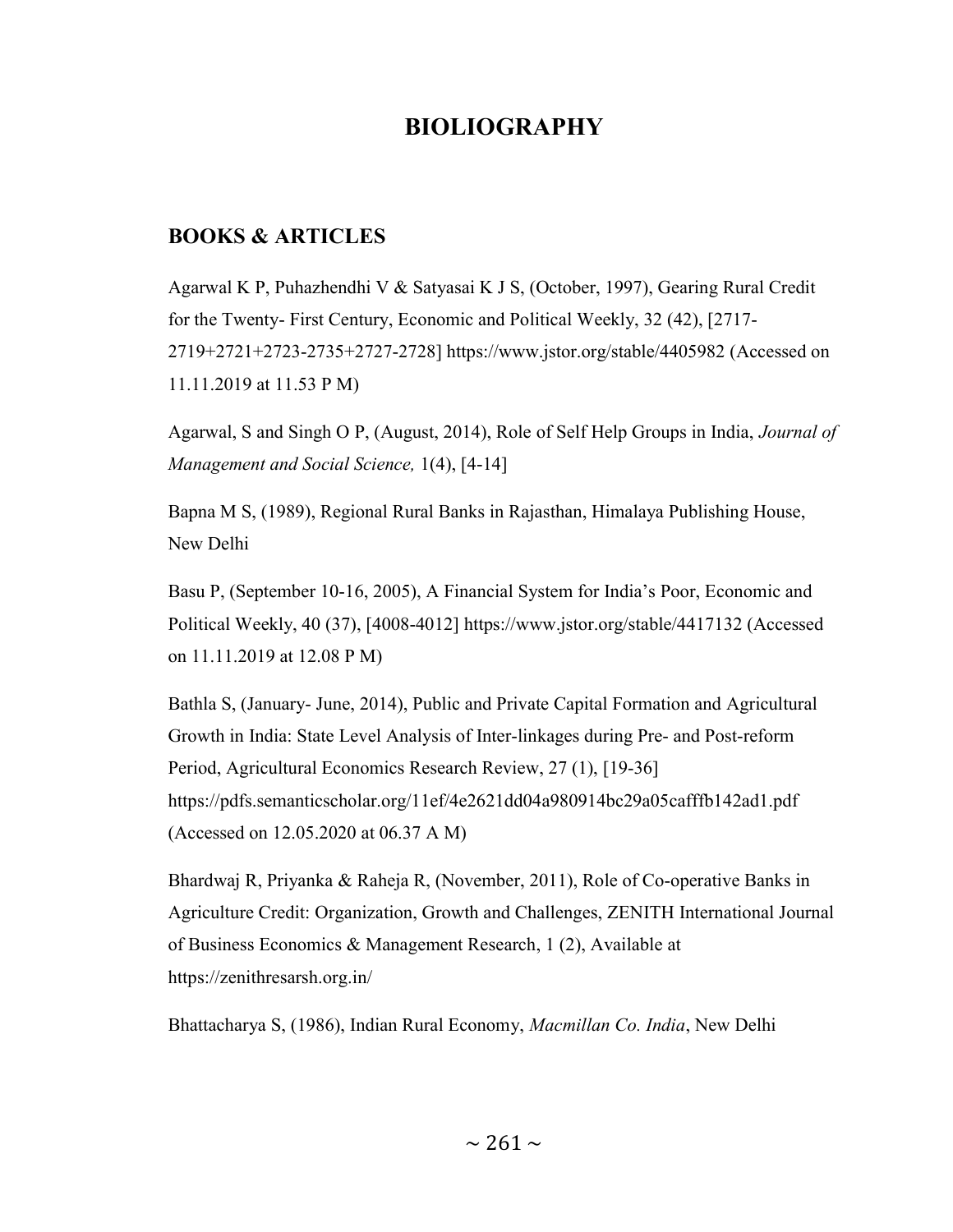Bhende M J, (September 20-27, 1986), Credit Markets, in Rural South India, Economic and Political Weekly, 21 (38/39), [A119-A124] http://www.jstor.org/stable/4376153 (Accessed on 23.03.2015 at 01.14 P M)

Chakrabarty K C, (October, 2012), Revised Guidelines on Priority Sector Lending: Rationale and Logic, RBI Monthly Bulletin, [1819-1825] https://rbidocs.rbi.org.in/rdocs/Bulletin/PDFs/3RGPSL101012.pdf (Accessed on 27.03.2020 at 01.17 P M)

Chatterjee S & Bhuimali A, (2011), Banking at the Grassroots, Abhijeet Publications, Delhi

Chavan P, (September- October, 2013), Credit and Capital Formation in Agriculture: A Growing Disconnect, Social Scientist, 41 (9/10), [59-67] https://www.jstor.org/stable/23611089 (Accessed on 02.04.2015 at 02.17 P M)

Chavan P, (September-October, 2013), Credit and Capital Formation in Agriculture: A Growing Disconnect, Economic and Political Weekly, 41 (9/10), [59-67] http://www.jstor.org/stable/23611089 (Accessed on 02.04.2015 at 01.13 P M)

Conant C A, (January 15, 1915), A History of Modern Banks Issue, G. P. Putnam's Sons, New York and London, Fifth Edition,

https://fraser.stlouisfed.org/files/docs/publications/books/conant\_1915.pdf (Accessed on 10.07.2020 at 01.13 P M)

Das A, Senapati M & John J, (Monsoon, 2009), Impact of Agricultural Credit on Agricultural Production: An Empirical Analysis in India, Reserve Bank of India, 30 (2), [75-107]

https://www.researchgate.net/profile/Manjusha\_Senapati/publication/282249869\_Impact of agricultural credit on agriculture production an empirical analysis in India/links /5624c0ff08ae70315b5dc299/Impact-of-agricultural-credit-on-agriculture-production-anempirical-analysis-in-India.pdf (Accessed on 01.02.2020 at 01.03 P M)

Das N G, (2002), Statistical Methods (Vol. I & II), M. Das & Co., Calcutta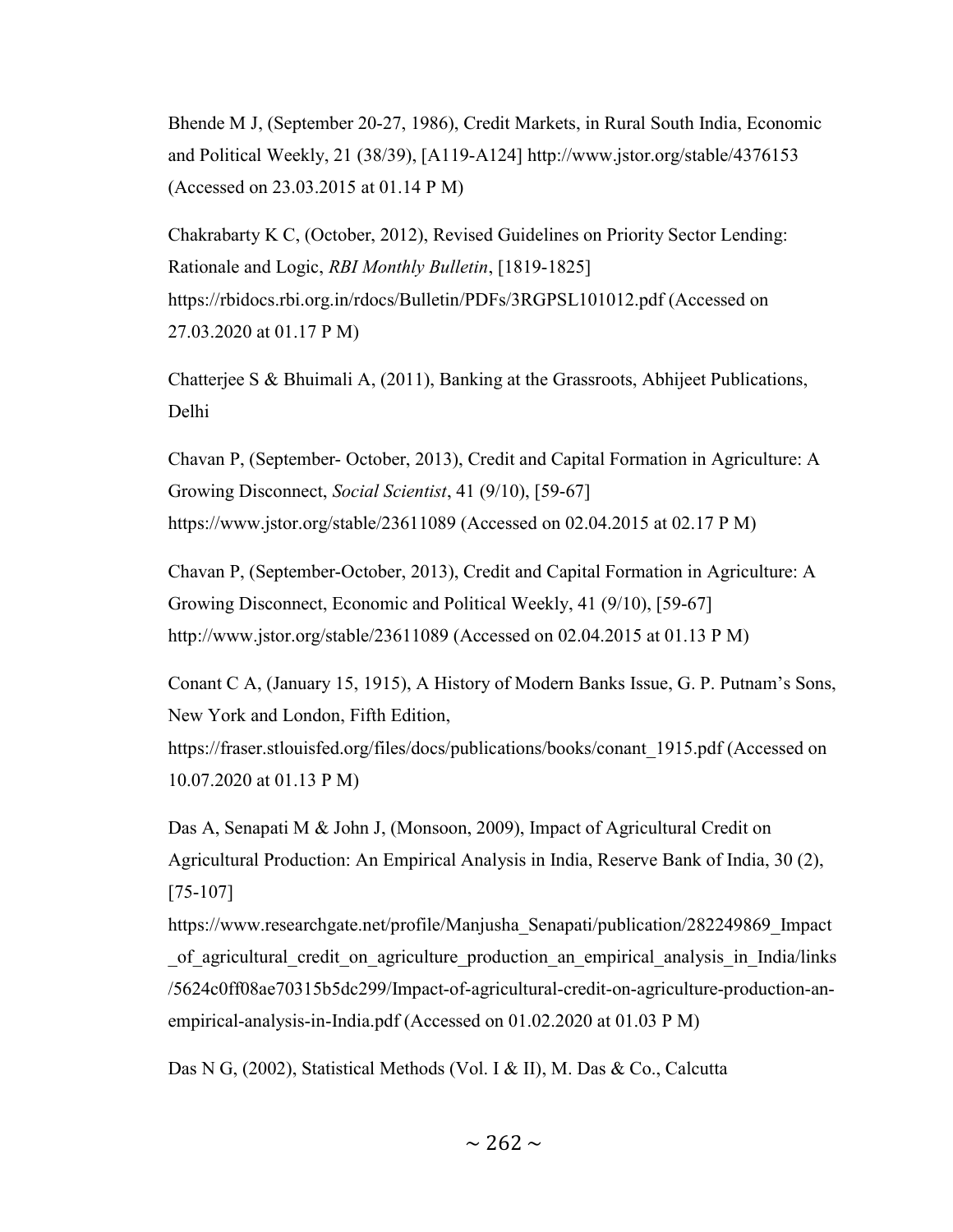Das P K & Maiti P, (November 21 – December 4, 1998), Bank Credit, Output and Bank Deposits in West Bengal and Selected States, Economic and Political Weekly, 33 (47/48) [3081+3083-3088] https://www.jstor.org/stable/4407420 (Accessed on 23.08.2012 at 03.46 P M)

Datt G & Mahajan A, (2011), Datt & Sundhraram: Indian Economy, S Chand & Company Ltd., New Delhi,  $63<sup>rd</sup>$  Edition

Desai B M & Namboodiri N V, (December 19-26, 1992), Performance of Institutional Finance for Agricultural Development, Economic and Political Weekly, 27 (51/52), [A190-A196] https://www.jstor.org/stable/4399244 (Accessed on 10.07.2012 at 04.05)

Desai B M, (February 25- March 3, 2006), Investment Credit to Agriculture, Economic and Political Weekly, 41 (8), [693-696] https://www.jstor.org/stable/4417868 (Accessed on 15.11.2019 at 02.48 P M)

Devi, Uma R, (January, 2013), An evaluative study on the role of Self-Help Groups in empowering women in India, The International Journal of Management, ISSN (2277- 5846), 2(1)

Dutta S, (September, 2019), The National bank for Agricultural and Rural Development (NABARD) Act, 1981: A Significant Effort towards Socio-Economic development in rural India, Indian Journal of Law and Justice, 10(2), ISSN: 0976-3570

Fernandez, P Aloysius, (July, 2007), History and spread of the self-help affinity group movement in India- The role played by IFAD, third discussion papers produced by Asia and the Pacific Division, IFAD.

Gadgil M V, (April- June, 1997), National Bank for Agriculture and Rural Development Promise and Performance, 1982-83 to 1995-96, Journal of Indian Scholl of Political Economy, 9 (2), [207-265] www.ispepune.org.in/PDF ISSUE/1997/JISPE2/nationalbank-for-agriculture.pdf (Accessed on 05.04.2020 at 09.21 A M)

Golait, Ramesh (2007), Current Issues in Agriculture Credit in India: An Assessment, Reserve Bank of India Occasional Papers, 28(1)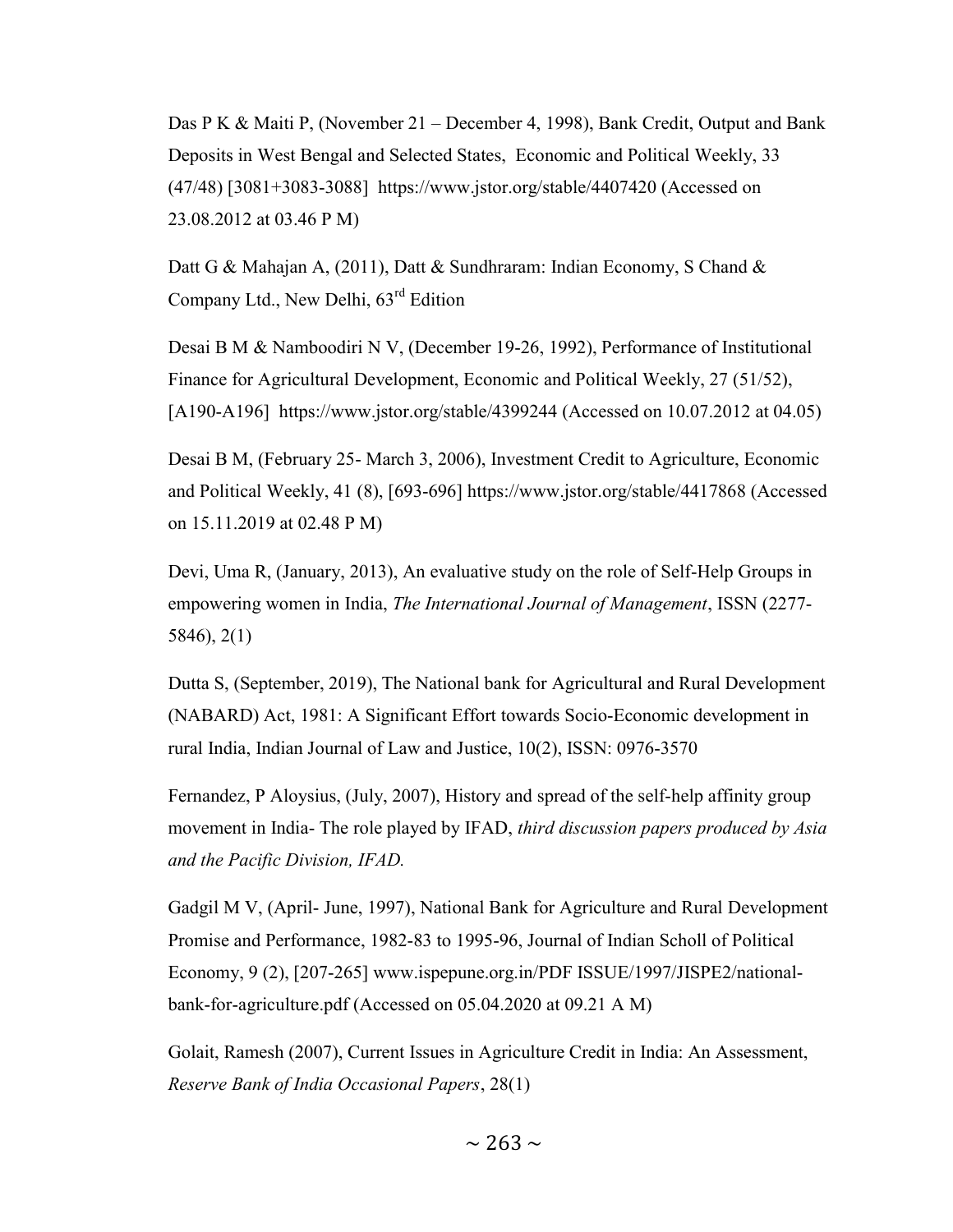Gough, K. (1955), 'The Social Structure of a Tanjore Village', in McKin Marriott (Ed). Village India, Chicago, the University of Chicago Press, [44]

Hanumantharaya T, H S Rakesh & Nadig, (October, 2018), A Study on Impact of Self Help Group –Bank Linkage Programme on Savings and Income and Poverty Alleviation With Special Reference Tumkur District. International Research Journal of Marketing and Economics, 5(10), [9-22]

Harper M, Berkhof A & Ramakrishna R V, (April 23-29, 2005), SHG-Bank Linkage: A Tool for Reforms in Cooperatives?, Economic and Political Weekly, 40(17) [1720-1725] http://www.jstor.org/stable/4416530. (Accessed on 23.03.2015 at 01.28 P M)

Himani, (February, 2014), An Analysis of Agriculture Sector in Indian Economy, IOSR Journal of Humanities and Social Science (IOSR-JHSS), Version. X, 19 (1), [47-54] iosrjournals.org/iosr-jhss/papers/Vol19-issue1/Version-10/H0191104754.pdf (Accessed on 10.07.2020 at 01.26 P M)

Ibrahim M S (May, 2011), Operational Performance of Indian Scheduled Commercial Banks-An Analysis, International Journal of Business and management, 6 (5), [120-128] https://pdfs.semanticscholar.org/4e0c/48c933d31bca154d80458d1996f0735e8090.pdf (Accessed on 17.04.2020 at 07.08 A M)

Iyer R, (December 10-16, 2005), Regulation of Co-operative Banks in India, Economic and Political Weekly, 40 (50), [5224-5225] http://www.jstor.org/stable/4417509 (Accessed on 02.04.2015 at 02.18 P M)

Kumar A, Singh K M & Sinha S, (July-December, 2010), Institutional Credit to Agriculture Sector in India: Status, Performance and Determinants, Agricultural Economics Research Review, 23, [253-264] http://ageconsearch.umn.edu/record/96935/files/6-Anjani-Kumar.pdf (Accessed on 10.07.2020 at 01.49 P M)

Kuznets S, (April, 1961), Economic Growth and The Contribution of Agriculture: Notes on Measurement, The Role of Agriculture in Economic Development, International Journal of Agrarian Affairs, 3 (2), [56-75]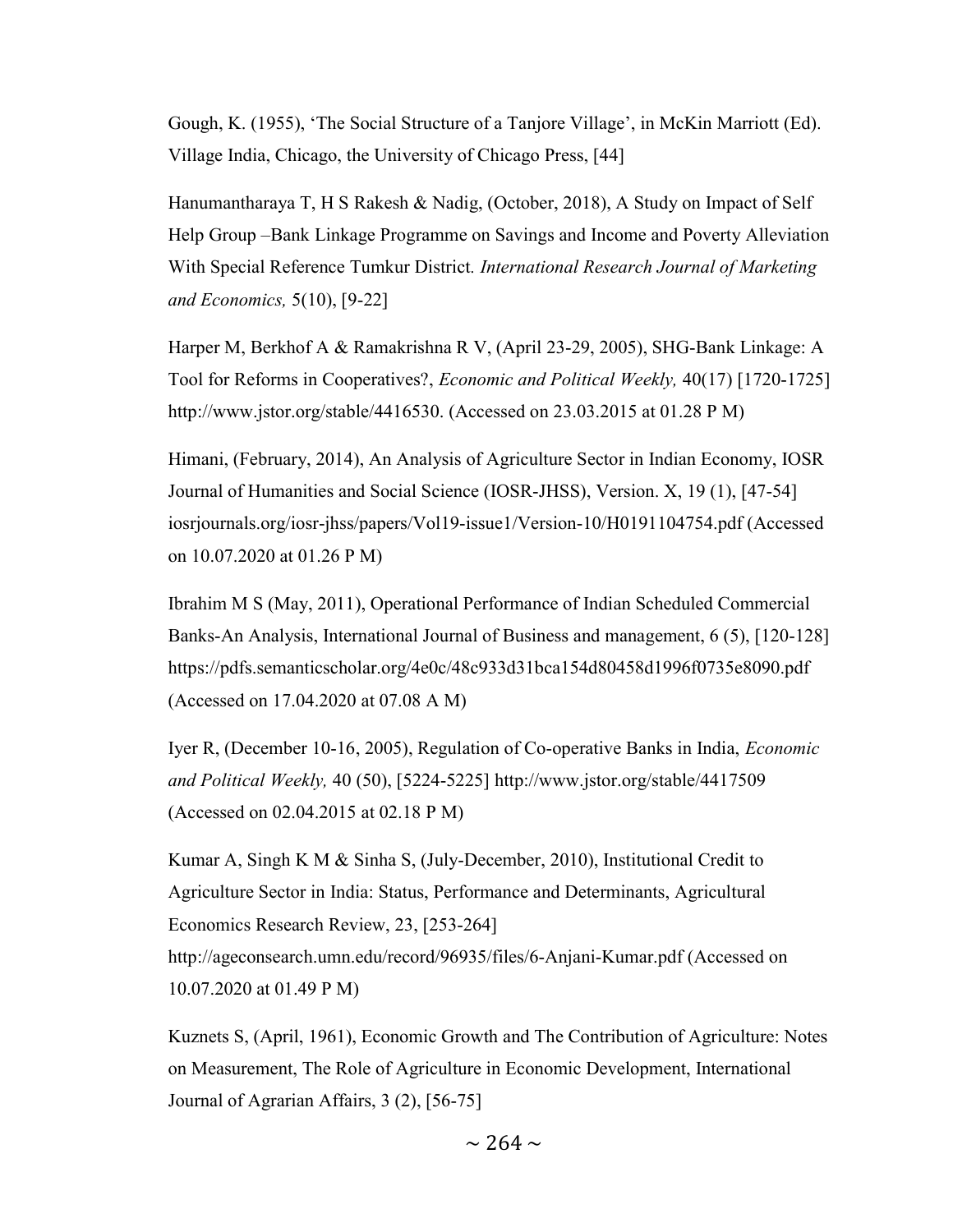https://www.tandfonline.com/doi/full/10.1080/00220388.2019.1702161 (Accessed on 12.07.2020 at 12.08 P M)

Majumder N A, (June 19-25, 1999), Reviving of Rural Credit, Economic and Political Weekly, 34 (25), [1577-1579] https://www.jstor.org/stable/4408100 (Accessed on 05.05.2014 at 04.38 P M)

Mishra S K & Puri V K, (2009), Indian Economy, Himalaya Publishing House, New Delhi,  $27<sup>th</sup>$  Edition

Mohan R, (March 18-24, 2006), Agricultural Credit in India: Status, Issues and Future Agenda, Economic and Political Weekly, 41(11) [1013+1015-1017+1019-1023] https://www.jstor.org/stable/4417965 (Accessed on 23.04.2013 at 04.16 P M)

Myneni S R, (2008), General Principles of Economics for Law students, Allahabad Law Agency, Delhi,  $4<sup>th</sup>$  Edition

Nair T S (January 29- February 4, 2000), Rural Financial Intermediation and Commercial Banks: Review of Recent Trends, Economic and Political Weekly, 35 (5), [299-302+304- 306] https://www.jstor.org/stable/4408877 (Accessed on 23.04.2013 at 04.08 P M)

Nandal R S & Singh A, (2002), Banking Infrastructure in Haryana, Banking and Financial Sector Reform in India, Deep and Deep publication Pvt. Ltd., [457]

Narayanasamy P, (April, 2018), A Study on Performance Evaluation of Refinance Operation of NABARD in Sivagangai District, Tamil Tadu, Shanlax International Journal of Arts, Science and Humanities, 5 (4), [111+222+250-253+333] https://www.shanlax.com/wp-content/uploads/SIJ\_ASH\_V5\_N4\_044.pdf (Accessed on 27.01.2020 at 12.48 P M)

Pandey K L, (1968), Development of Banking in India Since 1949, Calcutta Scientific Book Agency

Patil B V, (March 19-25, 2005), Rural Banking: Problems of Localised Banking Institutions, Economic and Political Weekly, 40 (12), [1224-1228] http://www.jstor.org/stable/4416371. (Accessed on 23.03.2015 at 01.22 P M)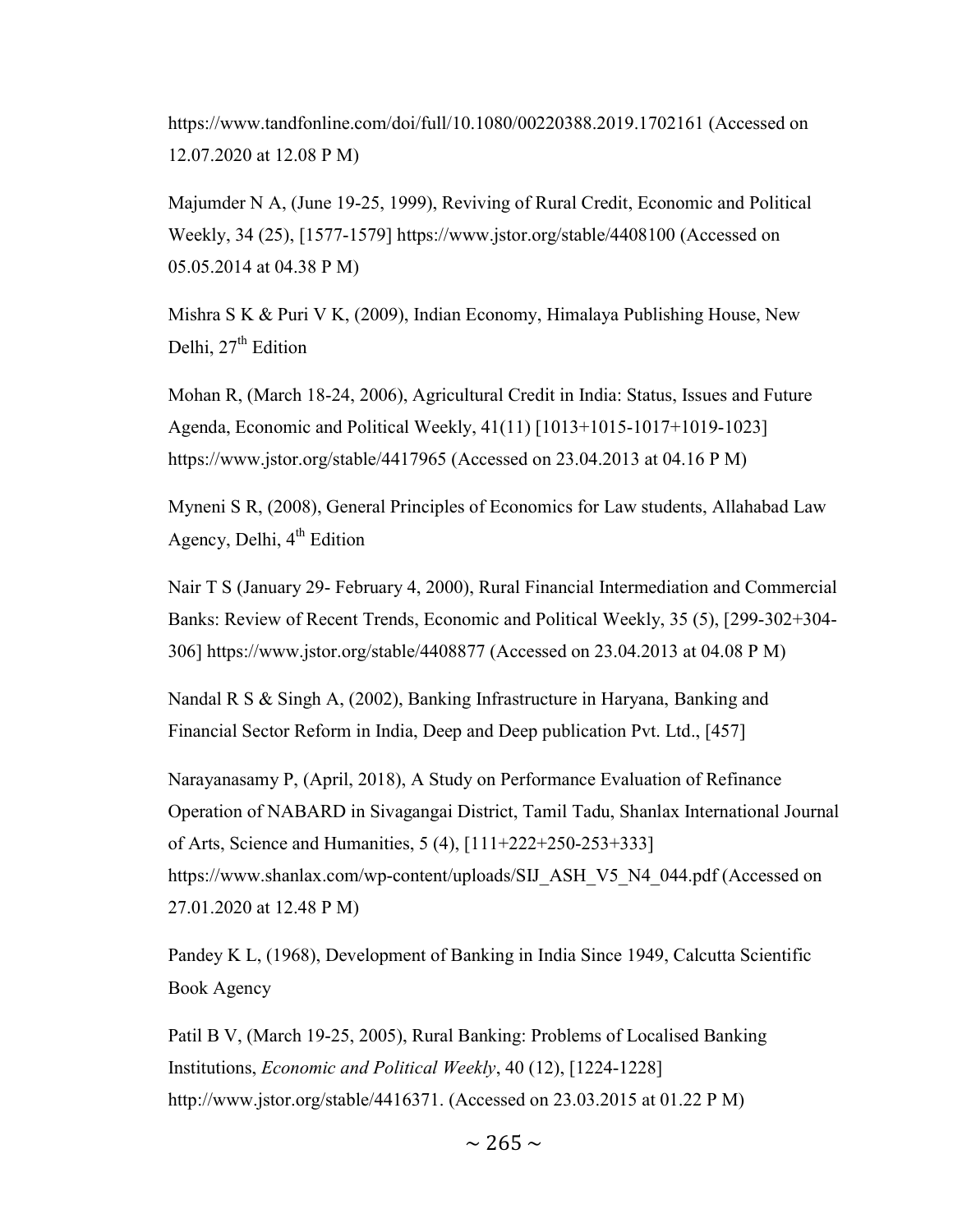Patra R N & Agasty M P, (July- August, 2013), Cooperatives, Agriculture and Rural Development: Role, Issues and Policy Implications, IOSR Journal of Humanities and Social Sciences, 13 (2), [14-25], e-ISSN: 2279-0837, https://s3.amazonaws.com/academia.edu.documents/32109656/C01321425.pdf (Accessed on 13.04.2020 at 07.15 A M)

Puhazhendhi V & Jayaraman B, (January 16-29, 1999), Rural Credit Delivery: Performance and Challenges before Banks, Economic and Political Weekly, 34 (3/4), [175-177+179-182] https://www.jstor.org/stable/4407579 (Accessed on 23.04.2013 at 04.47 P M)

Rajeev M & Deb S, (November 21 – December 4, 1998), Institutional and Non institutional Credit in Agriculture: Case Study of Hugli District of West Bengal, Economic and Political Weekly, 33 (47/48), [2997-3002] https://www.jstor.org/stable/4407410 (Accessed on 24.08.2012 at 03.44 P M)

Ramakumar R & Chavan P, (December 29, 2007- January 4, 2008), Revival of Agricultural Credit in the 2000s: An Explanation, Economic and Political Weekly, 42 (52), [57-63] https://www.jstor.org/stable/40277127 (Accessed on 10.07.2012 at 04.30 P M)

Rani S & Garg D, (January, 2015), Priority Sector Lending: Trends, Issues and Strategies, International Journal of Management and Social Sciences Research (IJMSSR), 4 (1) [24-28]

https://pdfs.semanticscholar.org/592d/6fadfd77c4b62305a314e77bb1e81f60cecd.pdf (Accessed on 27.03.2020 at 12.52 P M )

Rao K G K S (February 2002), Cost of Credit of Commercial Banks in a Deregulated Environment, Economic and Political Weekly, 37 (7), [660-664]

Rao P S, (September 22, 2012), NABARD and RBI: A 30-year Legacy Being Upturned, Economic and Political Weekly, XLVII (38), [27-30]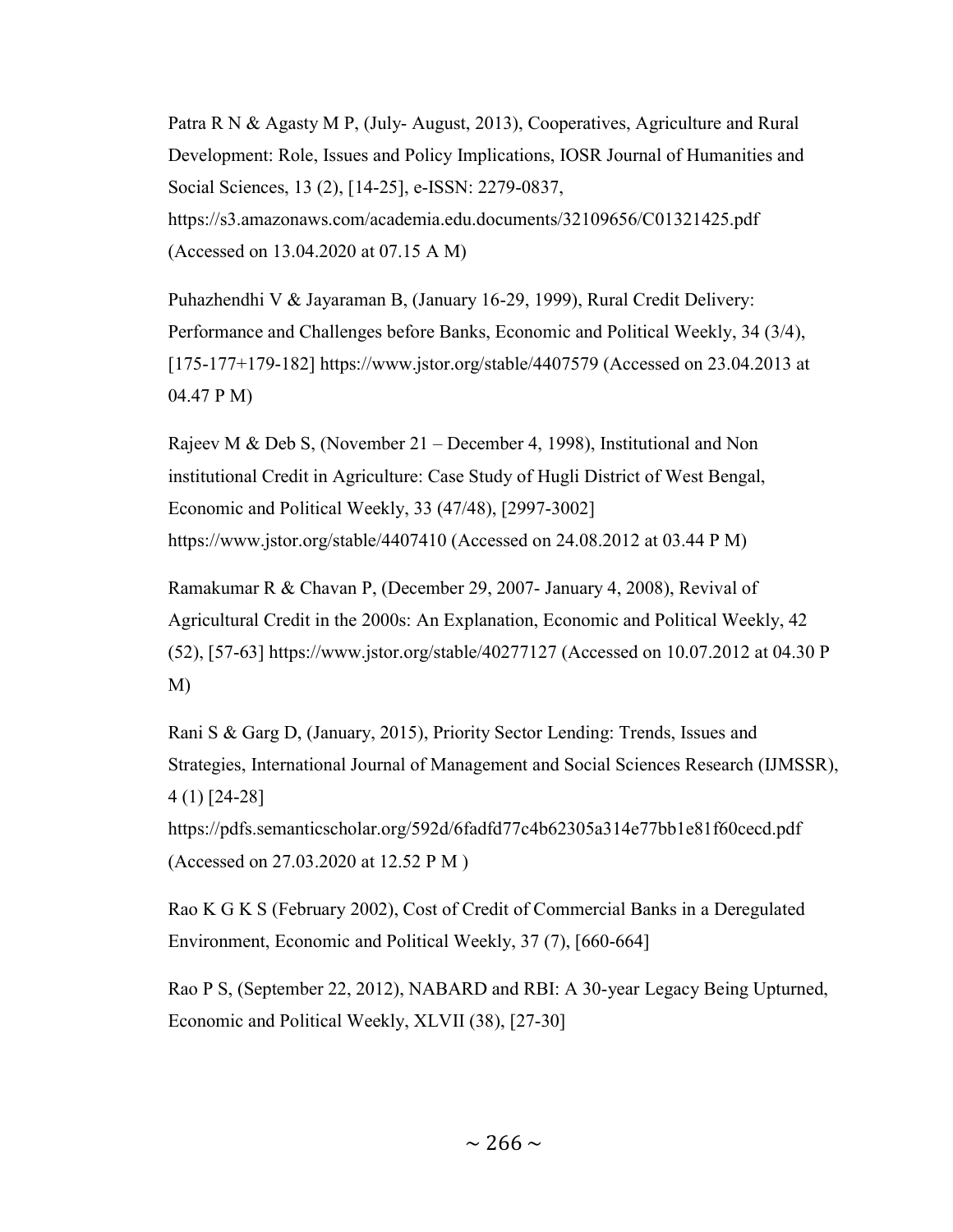Reddy A A, (March 18-24, 2006), Productivity Growth in Regional Rural Banks, Economic and Political Weekly, 41 (11), [1079-1086] https://www.jstor.org/stable/4417973 (Accessed on 23.04.2013 at 04.37 P M)

Reddy, Y. V. (March, 2001), Indian Agriculture and Reform: Concern, Issues and Agenda, Reserve Bank India Bulletin, Mumbai

Sahu G B & Rajsekhar D, (December 31, 2005- January 6, 2006), Banking Sector Reform and Credit Flow to Indian Agriculture, Economic and Political Weekly, 40 (53) [5550-5559] https://www.jstor.org/stable/4417608 (Accessed on 23.04.2014 at 03.46 P M)

Satish P, (June 30- July 6, 2007), Agricultural Credit in the Post-Reform Era: A Target of Systematic Coarctation, Economic and Political Weekly, 42 (26), [2567-2575] http://www.jstor.org/stable/4419760 (Accessed on 23.03.2015 at 01.27 P M)

Satyasai K J S & Badatya K C, (January 29-February 4, 2000), Restructuring Rural Credit Co-operative Institutions, Economic and Political Weekly, 35 (5), [307-309+311- 313+315-317+319-321+323-330] https://www.jstor.org/stable/4408878 (Accessed on 05.05.2014 at 04.41 P M)

Sharma M & Kumar R, (March 1-7, 2008), Rural Short-Term Co-operative Credit Structure, Economic and Political Weekly, 43 (9), [13-18] http://www.jstor.org/stable/40277197 (Accessed on 02.04.2015 at 02.24 P M)

Shetty S L, (August, 1978), Performance of Commercial Banks since Nationalization of Major Banks: Promise and Reality, Economic and Political Weekly, 13 (31/33), [1407- 1411+1413-1415+1417+1419-1421+1423-1425+1427-1429+1431-1439+1441- 1443+1445-1451] https://www.jstor.org/stable/4366871 (Accessed on 23.04.2013 at 03.52 P M)

Shivamaggi H B, (May 13-19, 2000), Reforms in Rural Banking: Need for Bolder Approach, Economic and Political Weekly, 35 (20), [1714-1718] https://www.jstor.org/stable/4409287 (Accessed on 11.11.2019 at 12.07 P M)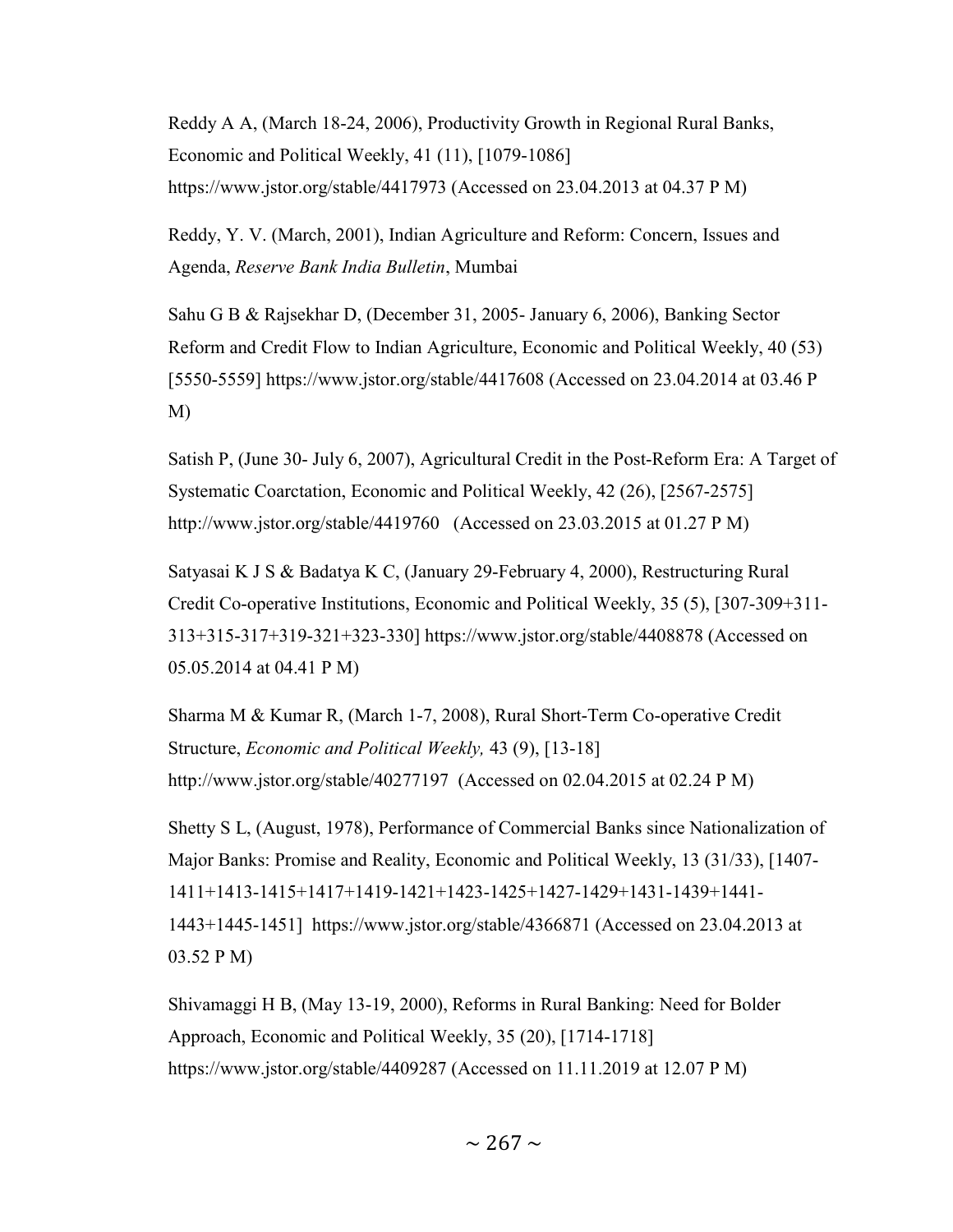Singh & Tandon, (November, 2012), "A Study of Financial Performance: A Comparative Analysis of SBI and ICICI Bank" International Journal of Marketing, Financial Services & Management Research, 1 (11), ISSN 2277 3622, [56-71] & RBI, (2015), Report of RBI on Statistical Tables Relating to Banks in India

Singh P, (November, 2014), Trends of Public and Private Investment in Indian Agriculture: An Inter State Analysis, IOSR Journal of Humanities and Social Science, 19 (11), Ver. VI, [48-58], e-ISSN: 2279-0837, https://pdfs.semanticscholar.org/3453/f988ec5b6ba3503302cd20f12b38baba7e34.pdf (Accessed on 12.05.2020 at 08.02 A M)

Vallabh G & Chatrath S, (February, 2006), Role of Banks in Agriculture and Rural Development, The Chartered Accountant, [1122-1130]

Varman P M, (April 23-29, 2005), Impact of Self-Help Groups on Formal Banking Habits, Economic and Political Weekly, 40 (17), [1705-1713] https://www.jstor.org/stable/4416528 (Accessed on 05.05.2014 at 03.52 P M)

Veerashekharappa, (1997), Institutional Finance for Rural Development, Rawat Publications, Jaipur and New Delhi

Veerashekharappa, (September 28, 1996), Rural Credit in VIP Districts: A Study in Uttar Pradesh, Economic and Political weekly, 31 (39), [A123-A130] http://www.jstor.org/stable/4404625 (Accessed on 23.03.2015 at 01.07 P M)

Velayudham T K & Sankarnarayanan V, (September 22, 1990), Regional Rural Banks and Rural Credit: Some Issues, Economic and Political Weekly, 25 (38), [2157- 2159+2161-2164] https://www.jstor.org/stable/4396780 (Accessed on 23.04.2013 at 05.33 P M)

Vijayakumari K & Thomas R, (2017), Establishment of the National bank for Agriculture and Rural Development, Suraj Punj Journal For Multidisciplinary Research, 7 (11), [132- 136] http://spjmr.com/gallery/jj-nov.2017.new.f.pdf (Accessed on 05.04.2020 at 08.44 A M)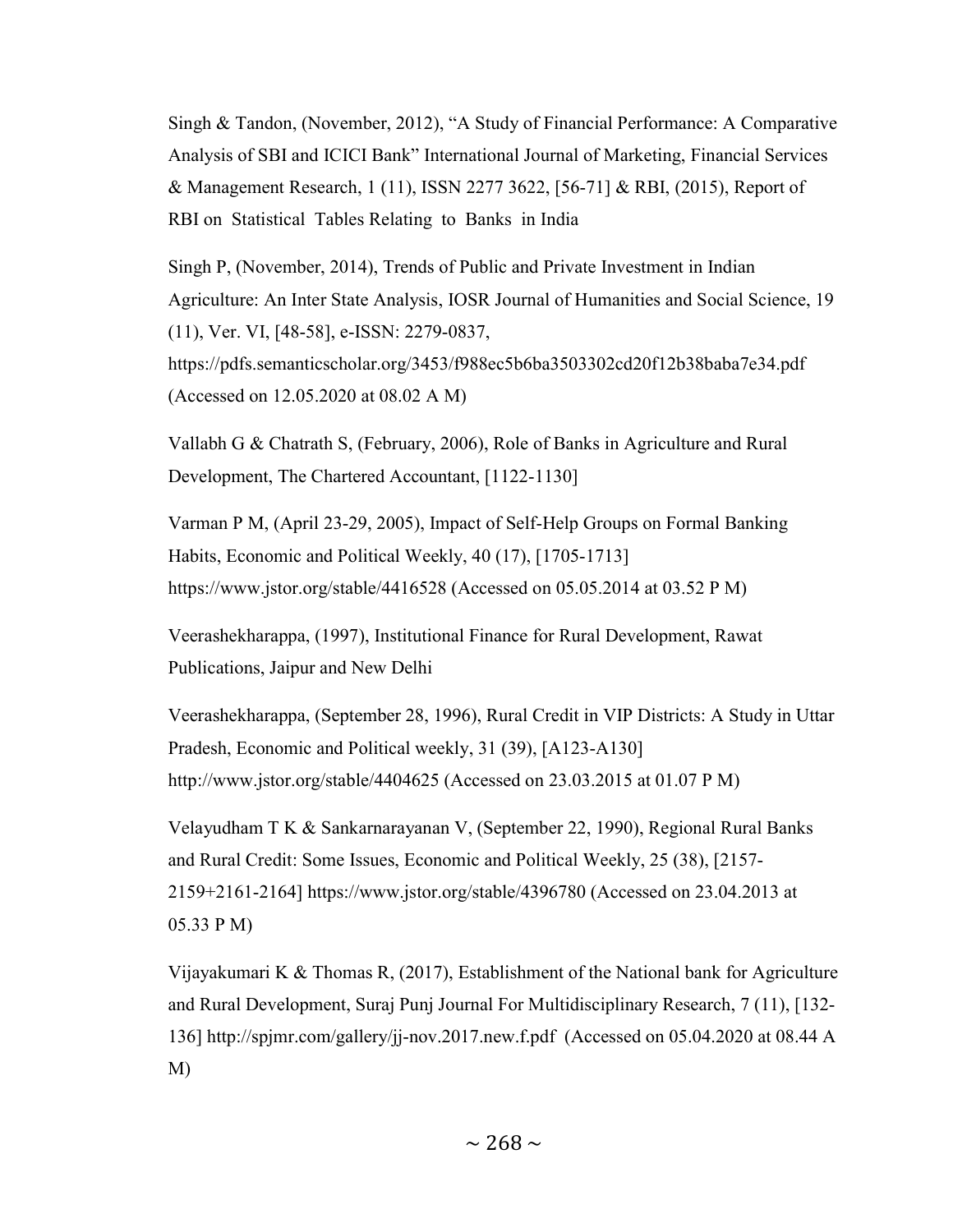Vinayek R & Ruchi, (2015), Growth and Regulatory Framework Governing Co-operative Banks in India, International Research Journal of Management Sociology & Humanity (IRJMSH), 6 (4), [526-530] https://s3.amazonaws.com/academia.edu.documents/40806515/3656.pdf (Accessed on 05.04.2020 at 08.39 A M)

## REPORTS

Agricultural Statistics at a Glance 2018, (January, 2019), Government of India, [339-340] agricoop.gov.in/sites/default/files/agristatglance2018.pdf (Accessed on 17.02.2020 at 11.29 A M)

All India Debt and Investment Survey and NSSO, (2018-19), Available at www.mospi.gov.in/sites/default/files/publication\_reports/KI\_70\_18.2\_19dec14.pdf (Accessed on 14.01.2020 at 9.48 P M)

Committee to Review arrangement for Institutional Credit for Agricultural and Rural Development (CRAFICARD), (1979) https://nabard.org/auth/writereaddata/Flipbook/2017/Publication/Nabard-17- CRAFICARD-Sivaraman-Committee-Report/files/assets/common/downloads/publication.pdf (Accessed on 06.01.2020 at 09.13 P M)

District Census Handbook, (2011), Jalpaiguri, West Bengal censusindia.gov.in/2011census/dchb/1902\_PART\_B\_DCHB\_JALPAIGURI.pdf (Accessed on 25.04.2020 at 09.30 A M)

Economic Survey Statistical Appendix, 2018-19, Government of India https://www.indiabudget.gov.in/budget2019-20/economicsurvey/doc/Statistical-Appendix-in-English.pdf (Accessed on 25.03.2020 at 08.42 A M)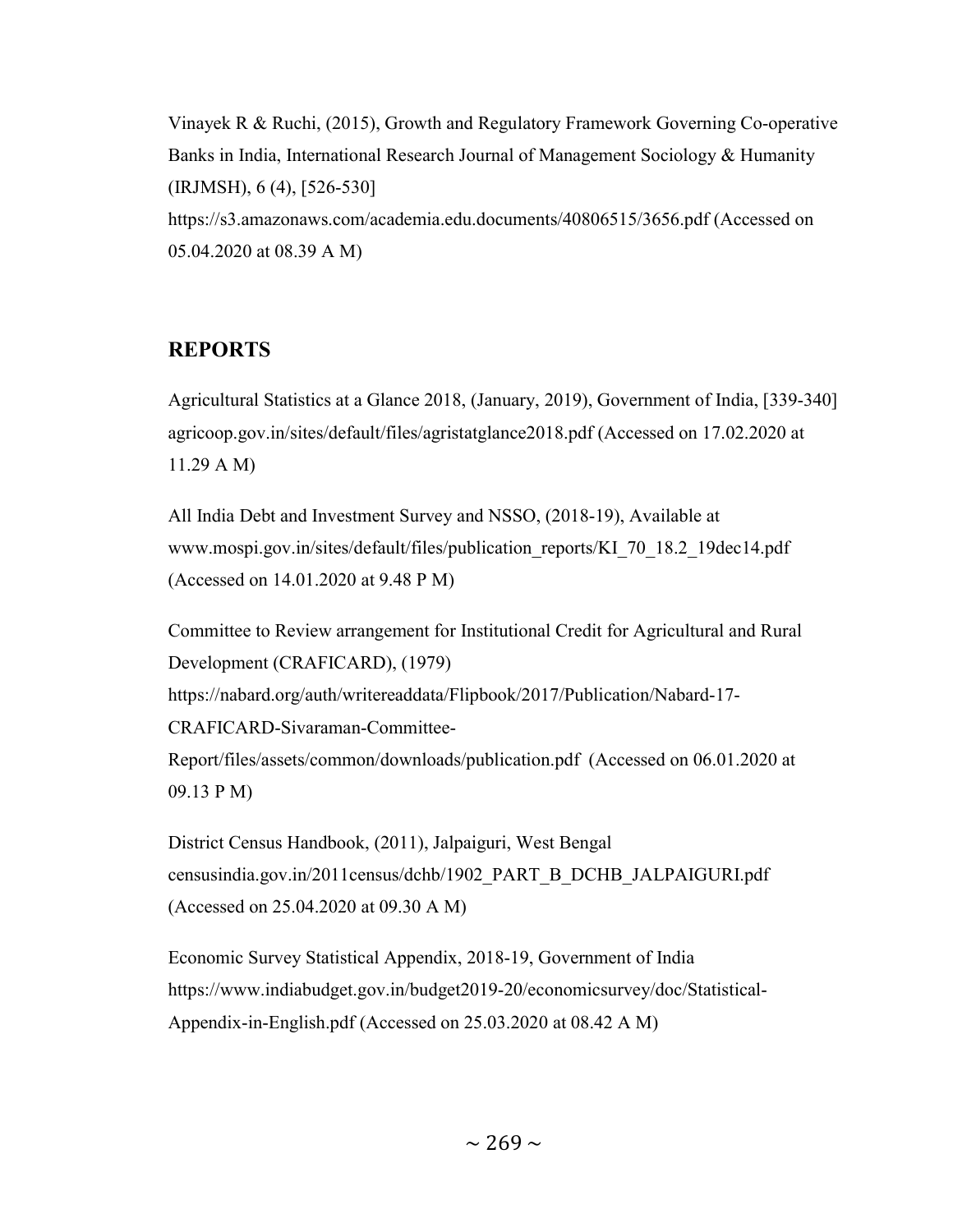Economic Survey Volume 2, (2018-19), Government of India https://www.thehinducentre.com/resources/article28283454.ece/binary/Economic Survey Volume II Complete PDF.pdf (Accessed on 25.03.2020 at 08.37 A M)

Handbook of Statistics on Indian States, (2018-19), Reserve Bank of India https://rbidocs.rbi.org.in/rdocs/Publications/PDFs/0HANDBOOK201819\_FDF254115C6 094E3CAB32A1DCDA9ADA88.PDF (Accessed on 25.04.2020 at 09.10 A M)

Handbook of Statistics on the Indian Economy, (2018-19), Reserve Bank of India https://rbidocs.rbi.org.in/rdocs/Publications/PDFs/0HB2018- 19A91A298806164470A2BCEF300A4FE334.PDF(Accessed on 18.02.2020 at 12.33 P M)

NABARD Annual Report, 2002-03 https://www.nabard.org/auth/writereaddata/tender/3110173428Nabard Annual Report 2003.pdf (Accessed on 08.02.2020 at 09.14 P.M)

NABARD Annual Report, 2007-08 https://www.nabard.org/auth/writereaddata/tender/0609163534AR2007-2008English.pdf (Accessed on 22.09.2019 at 07.29 pm)

NABARD Annual Report, 2008-09 https://www.nabard.org/auth/writereaddata/tender/0609163415Annual\_Report\_2008- 2009 ENGLISH 100809.pdf (Accessed on 22.09.2019 at 07.25 pm)

NABARD Annual Report, 2009-10 https://www.nabard.org/auth/writereaddata/tender/0609162715AR2009-10.pdf (Accessed on 22.09.2019 at 07.09 pm)

 NABARD Annual Report, 2010-11 https://www.nabard.org/auth/writereaddata/tender/0609162457NabardARE2011.pdf (Accessed on 22.09.2019 at 07.05 pm)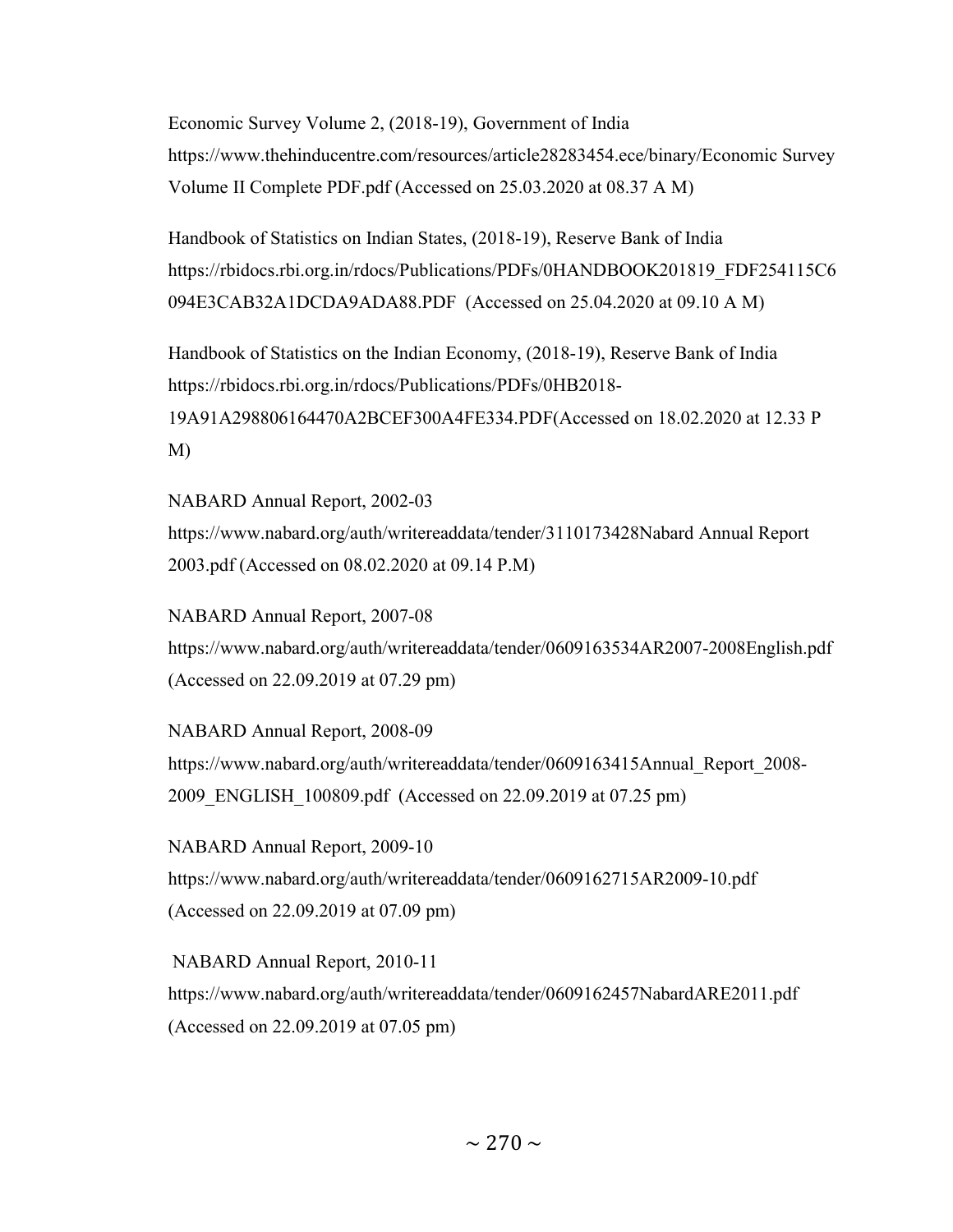NABARD Annual Report, 2011-12 https://www.nabard.org/auth/writereaddata/tender/0609162344NabardARE2012.pdf (Accessed on 22.09.2019 at 06.51 pm)

NABARD Annual Report, 2012-13 https://www.nabard.org/auth/writereaddata/tender/0609161051AR 2012-13 E fullrr.pdf (Accessed on 21.09.2019 at 07.17 am)

NABARD Annual Report, 2013-14 https://www.nabard.org/auth/writereaddata/tender/0609160735NABARD\_AR\_2014\_15 ENGLISH.pdf (Accessed on 21.09.2019 at 06.48 am)

NABARD Annual Report, 2014-15 https://www.nabard.org/auth/writereaddata/tender/0609160735NABARD\_AR\_2014\_15 ENGLISH.pdf (Accessed on 21.09.2019 at 06.48 am)

NABARD Annual Report, 2015-16 https://www.nabard.org/auth/writereaddata/tender/0609160550Annual-Report-2016.pdf (Accessed on 21.09.2019 at 06.48 am)

NABARD Annual Report, 2016-17 https://www.nabard.org/auth/writereaddata/tender/2308170405Nabard Annual Report 2016-2017-ENGLISH.pdf (Accessed on 21.09.2019 at 06.45 am)

NABARD Annual Report, 2017-18 https://www.nabard.org/auth/writereaddata/tender/0908181051NABARD-AR\_2017-18 English.pdf (Accessed on 10.09.2019 at 06.45 A M)

NABARD Annual Report, 2018-19 https://www.nabard.org/auth/writereaddata/tender/3107191001NAR 2018-19 (E), Web-RGB (Checked - Final), 2019.07.29, 0830hrs.pdf (Accessed on 15.10.2019 at 9.41 a.m)

NABARD State Focus Paper, (2019-20) https://www.nabard.org/auth/writereaddata/tender/3001193537State Focus Paper Complete.pdf (Accessed on 06.05.2020 at 08.43 A M)

 $\sim$  271  $\sim$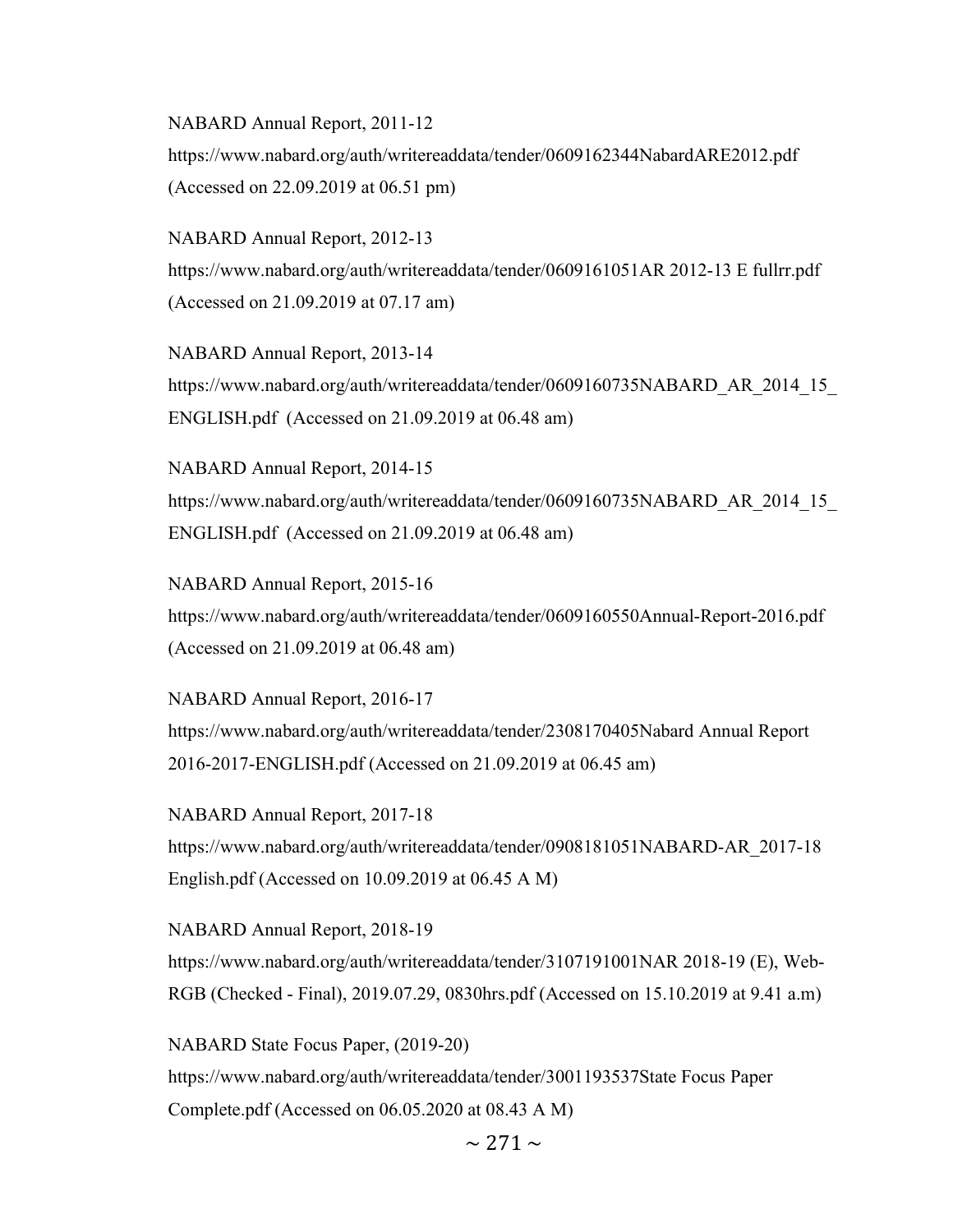NABARD State Focus Paper, (2020-21) https://www.nabard.org/auth/writereaddata/tender/1702202123West Bengal .pdf (Accessed on 12.05.2020 at 07.23 A M)

Potential Linked Plan, (2019-20), NABARD https://www.nabard.org/auth/writereaddata/tender/3010183242FINAL PLP\_Jalpaiguri 19-20.pdf (Accessed on 06.05.2020 at 08.47 A M)

Potential Linked Plan, (2020-21), NABARD https://www.nabard.org/auth/writereaddata/tender/0701205143Jalpaiguri\_PLP 2020- 21.pdf (Accessed on 23.05.2020 at 8.06 A M)

RBI (1955): Summary of All India Rural Credit Survey, Report of the committee of Direction-volume II, The General Report, (Bombay: RBI)

RBI, (2000-01), Report on Trend and Progress of Banking in India https://rbidocs.rbi.org.in/rdocs/Publications/PDFs/24385.pdf (Accessed on 02.05.2020 at 08.10 P M)

RBI, (2006-07), Report on Trend and Progress of Banking in India https://rbidocs.rbi.org.in/rdocs/Publications/PDFs/88980.pdf (Accessed on 29.04.2020 at 09.30 P M)

RBI, (2012-13), Report on Trend and Progress of Banking in India https://rbidocs.rbi.org.in/rdocs/Publications/PDFs/0RTP21112013\_F.pdf (Accessed on 29.04.2020 at 09.32 P M)

RBI, (2018-19), Report on Trend and Progress of Banking in India https://rbidocs.rbi.org.in/rdocs/Publications/PDFs/0RTP241219FL760D9F69321B47988 DE44D68D9217A7E.PDF (Accessed on 17.02.2020 at 01.00 P M )

Report of the Banking Commission, (1972), Government of India, New Delhi

Report of the Committee (Working Group) on Rural Banks, (1975), Government of India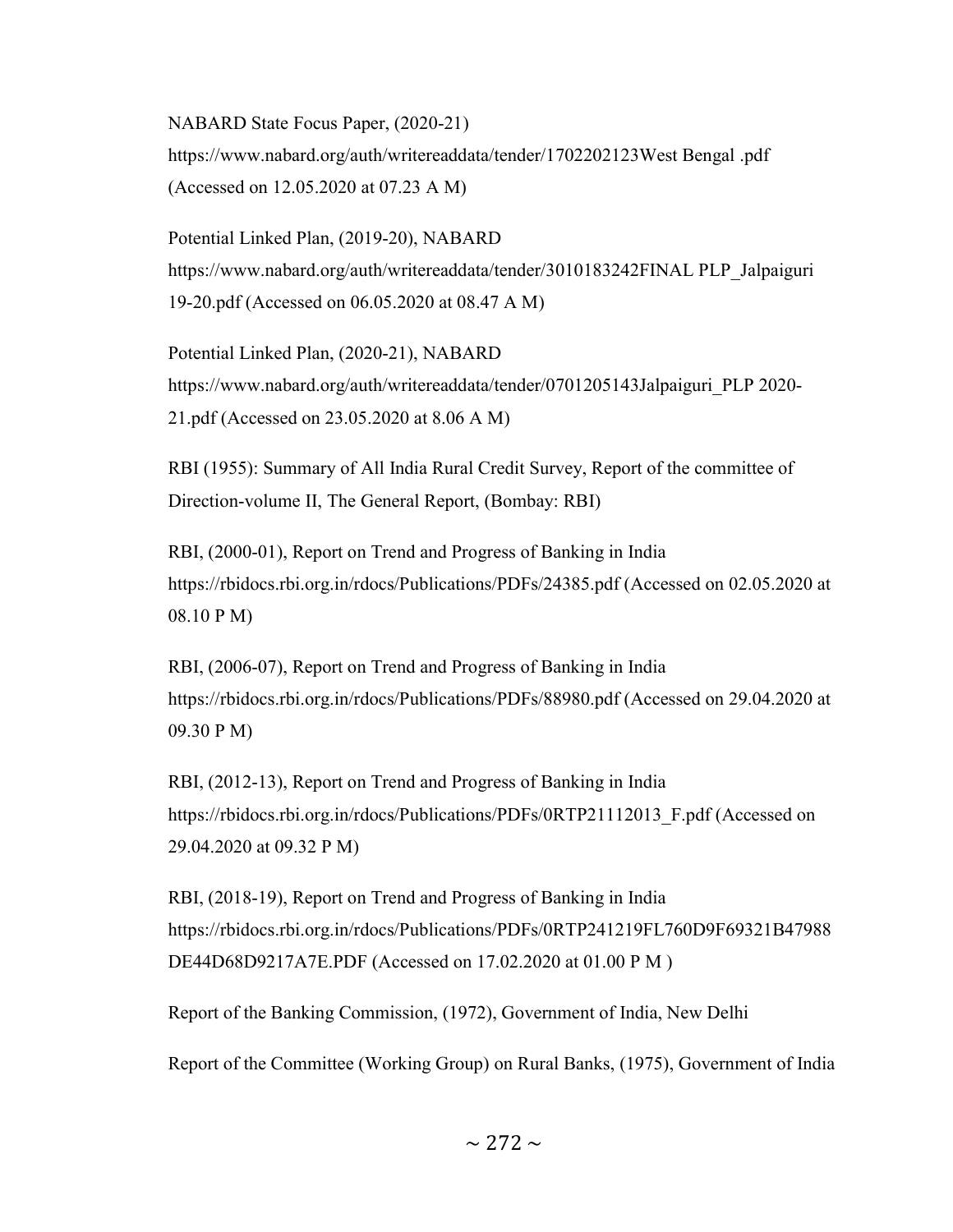Report of the Committee on Doubling Farmers' Income, (August, 2017), Status of Farmers Income: Strategies for Accelerated Growth, Government of India, 2, farmer.gov.in/imagedefault/DFI/DFI Volume 2.pdf (Accessed on 29.03.2020 at 08.35 A M)

Report of the Committee on Doubling Farmers' Income, Volume I, (August, 2017), "March of Agriculture since Independence and Growth Trends", farmer.gov.in/imagedefault/DFI/DFI Volume 1.pdf (Accessed on 17.02.2020 at 11.57 A M)

Report of the High Powered Committee on Cooperatives, (May, 2009), Ministry of Agriculture, Government of India www.indiaenvironmentportal.org.in/files/hpcc2009new.pdf (Accessed on 14.01.2020 at 9.00 P M)

Reserve Bank of India, (1978), M L Dantwala Committee- Report, (The Review Committee on RRBs), Bombay

Reserve Bank of India, (2018-19), Report on Trend and Progress of Banking in India https://rbidocs.rbi.org.in/rdocs/Publications/PDFs/0RTP241219FL760D9F69321B47988 DE44D68D9217A7E.PDF (Accessed on 17.02.2020 at 01.00 P M)

Reserve Bank of India, (July 2, 2019), Master Circular- Lead Bank Scheme https://rbidocs.rbi.org.in/rdocs/notification/PDFs/10MCA66C09ECD99148DF8ABF4C3 9E7901BFE.PDF (Accessed on 12.05.2020 at 07.52 A M)

Reserve Bank of India, (July, 2012), Master Circular on Lending to Priority Sectors https://rbidocs.rbi.org.in/rdocs/notification/PDFs/108MP010712LP.pdf (Accessed on 27.03.2020 at 12.29 P M)

Reserve Bank of India, (July, 2015), Master Circular- Priority Sectors Lending- Targets and Classification.

https://rbidocs.rbi.org.in/rdocs/notification/PDFs/53MN7BF63B7F465A4A2F9341D423 B5773C5A.PDF (Accessed on 27.03.2020 at 12.26 P M )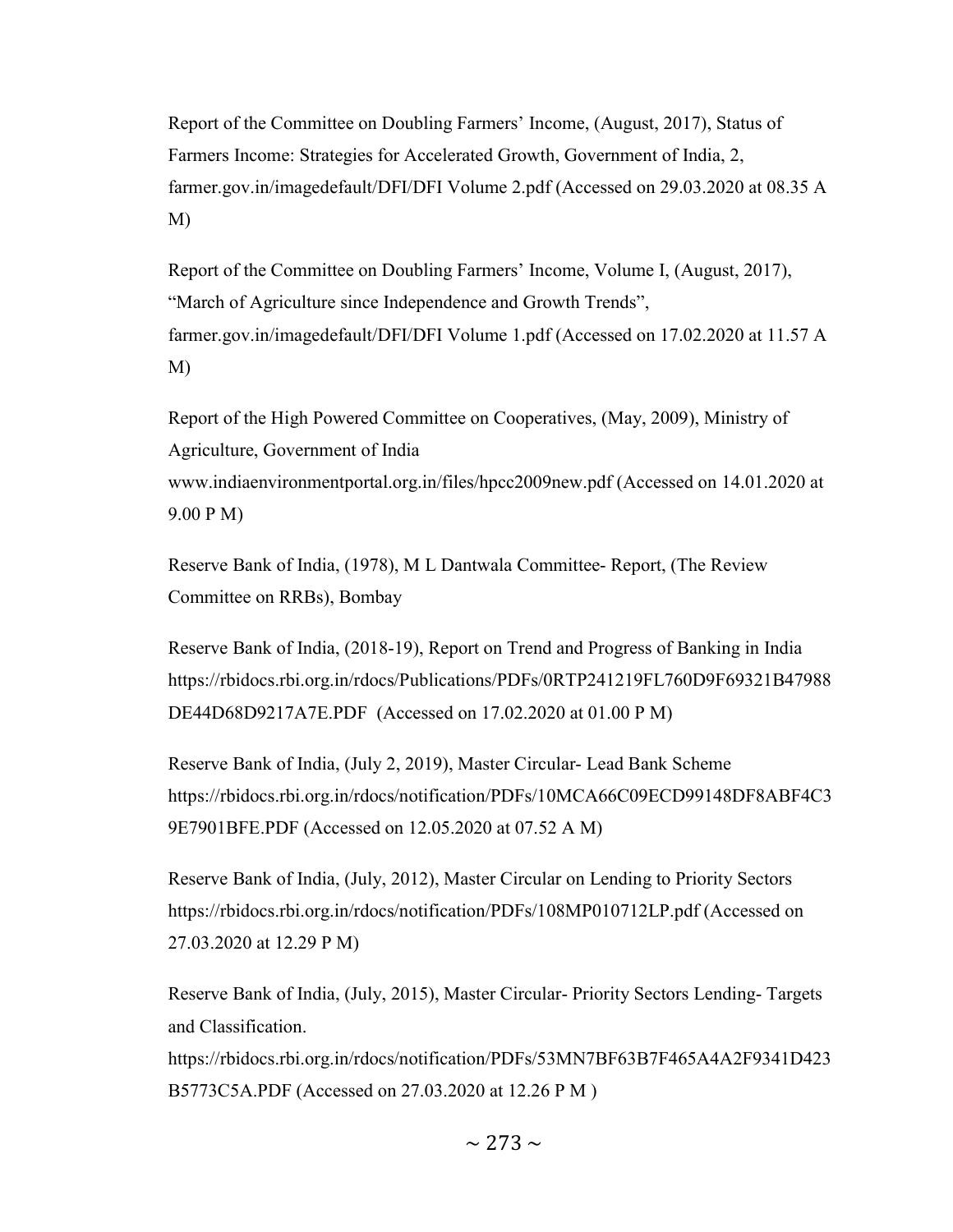Reserve Bank of India, (June, 2004), Report of the Vyas Committee on flow of Credit to Agriculture and Related Activities from the Banking System

Reserve Bank of India, (September, 2019), Report of the Internal Working Group to Review Agricultural Credit https://rbidocs.rbi.org.in/rdocs//PublicationReport/Pdfs/WGREPORT101A17FBDC1442 37BD114BF2D01FF9C9.PDF (Accessed on 17.02.2020 at 12.48 P M )

SFAC Annual Report, (2018-19) sfacindia.com/UploadFile/Statistics/English Version\_\_Final Proof\_Annual Report SFAC 2020.pdf (Accessed on 15.06.2020 on 12.30 P M

State Agricultural Infrastructure Development Plan, (2017-18 to 2019-2020), Government of West Bengal, [111-112] https://rkvy.nic.in/static/SAIDP/WB/For this Period(2017-18 to 2019-20)/SAIDP-WB.pdf (Accessed on 13.05.2020 at 07.28 P M)

State Agriculture Plan for West Bengal, NABARD West Bengal rkvy.nic.in/static/SAP/WB/WB.PDF (Accessed on 13.05.2020 at 07.02 P M)

State of Indian Agriculture- 2017, (June, 2018), agricoop.gov.in/sites/default/files/SIA 2017 %28Final%29- web upload.pdf (Accessed on 17.02.2020 at 12.48 P M)

Statistical Abstract, (2015), Government of West Bengal www.wbpspm.gov.in/SiteFiles/Publications/10\_18052017120546.pdf (Accessed on 23.05.2020 at 8.37 A M)

Statistics on Indian Economy (2005-06), Reserve Bank of India, Mumbai

Status of Micro Finance in India, NABARD, (2018-19), https://www.nabard.org/auth/writereaddata/tender/1207192354SMFI 2018-19.pdf (Accessed on 04.01.2020 at 11.12 P.M)

West Bengal Budget, (2020-21), Government of West Bengal, https://www.prsindia.org/sites/default/files/budget\_files/State Budget Analysis - West Bengal 2020-21.pdf (Accessed on 04.05.2020 at 07.22 P M)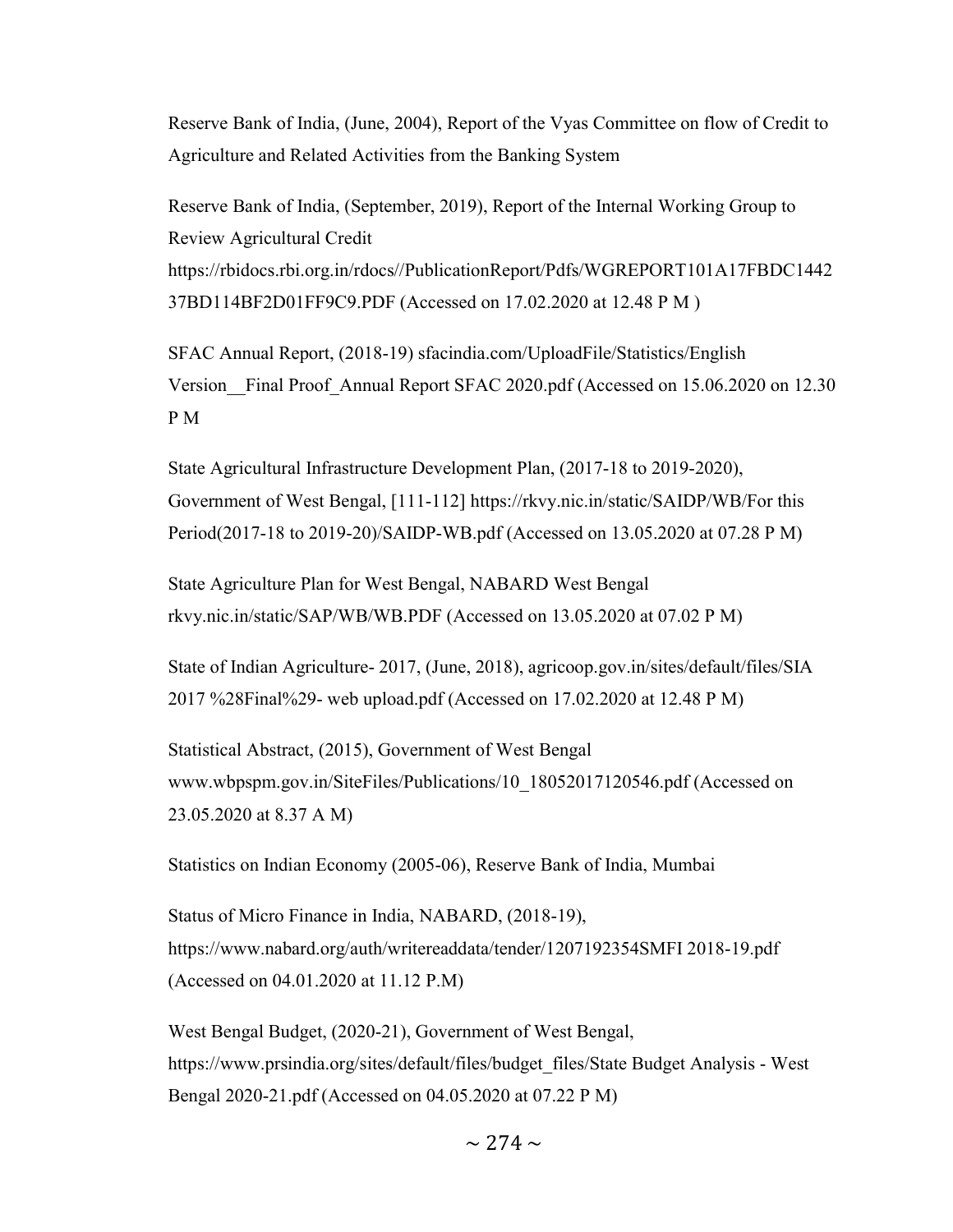West Bengal State Agriculture Plan (XII<sup>th</sup> Five Year Plan), (2012-17), https://www.rkvy.nic.in/static/SAP/WB/XII Plan/SAP XII Plan-West Bengal.pdf (Accessed on 20.05.2020 at 7.48 A M)

World Development Report, (2008), Agriculture for Development, the World Bank, https://openknowledge.worldbank.org/bitstream/handle/10986/5990/WDR 2008 - English.pdf?sequence= $3\&$ isAllowed=y (Accessed on 10.07.2020 at 01.40 P M)

#### DISSERTATIONS

Basak A, (2008), Appraisal of Financial Performance of Urban Co-operative Banks of West Bengal during 1999596 to 2004-05, [Doctoral dissertation. University of Burdwan], [45-47] https://shodhganga.inflibnet.ac.in/bitstream/10603/63284/9/09\_chapter 2.pdf (Accessed on 13.04.2020 at 06.54 A M)

Bera S K, (2006), Institutional Finance and Agricultural Development: A Study of Rural Credit Co-operative Institutions with Special Reference to West Bengal, [Doctoral dissertation, Kalyani University], Nadia, [80-84] https://shodhganga.inflibnet.ac.in/bitstream/10603/209909/11/11\_chapter 3.pdf (Accessed on 13.04.2020 at 09.21 A M)

Chakrabarty, Manas. (2008), A study of the Regional Rural Banks (RRBs) in West Bengal, [Doctoral dissertation, University of Calcutta], West Bengal, [55-74] https://shodhganga.inflibnet.ac.in/jspui/bitstream/10603/155241/9/09\_chapter 4.pdf (Accessed on 15.09.2020 at 09.17 P M)

Das T, (2014), Performance of west Bengal State Co-operative bank Ltd. and Its Subsidiaries- An Analytical Study, [Doctoral dissertation, University of Calcutta], [37- 46] https://shodhganga.inflibnet.ac.in/bitstream/10603/163748/8/08\_chapter 2.pdf (Accessed on 13.04.2020 at 08.48 A M)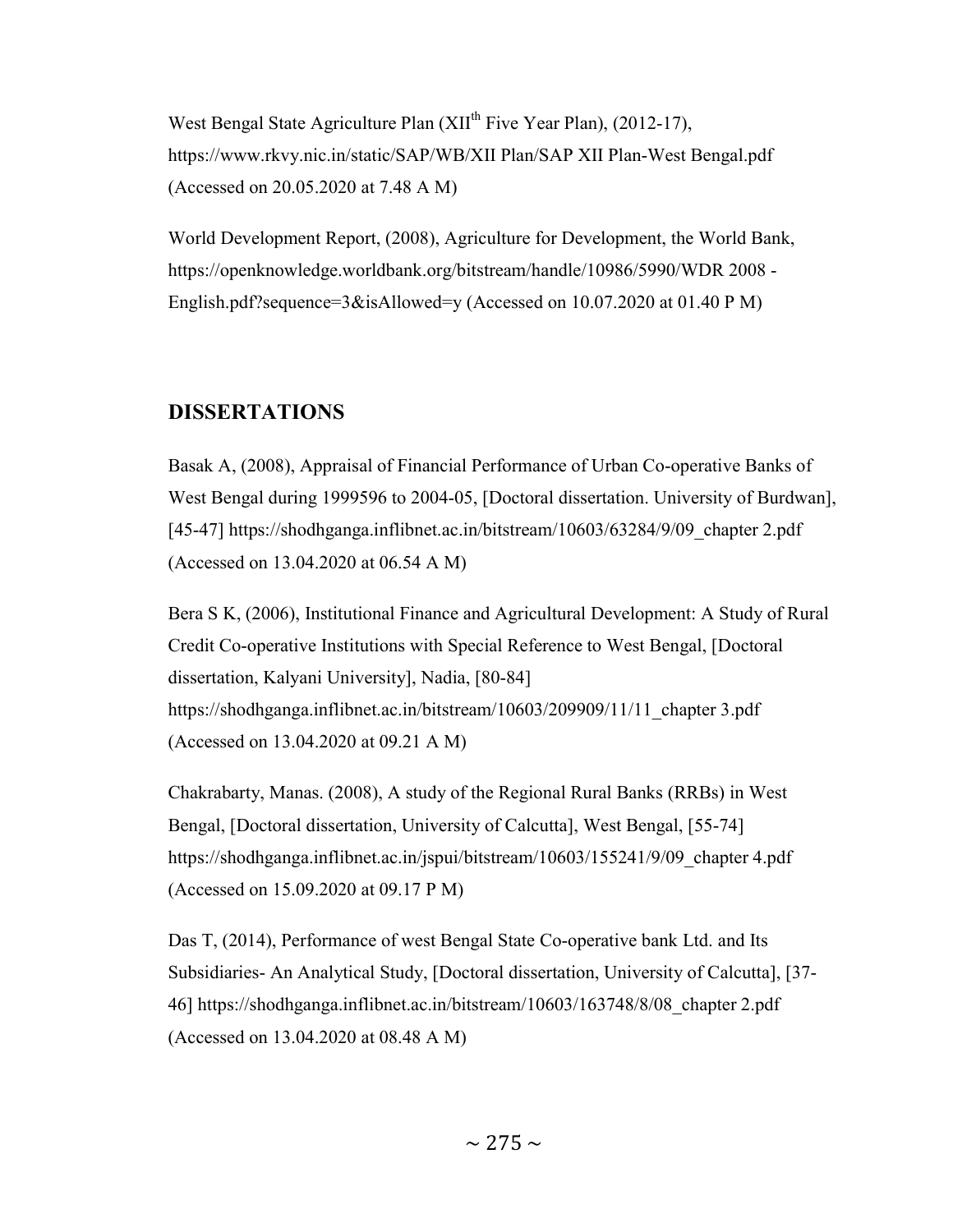Furqan M, (2005), A Critical study of organization and management pattern of NABARD- An appraisal, [Doctoral dissertation, Aligarh Muslim University], [79-82] ir.amu.ac.in/1308/1/T 6290.pdf (Accessed on 14.01.2020 at 9.48 P M)

Islam A, (2003), The Impact of the NABARD on Agricultural Financing: A Case Study in West Bengal, [Doctoral dissertation, University of Calcutta], West Bengal, [86-112] https://shodhganga.inflibnet.ac.in/bitstream/10603/156345/10/10\_chapter 6.pdf (Accessed on 13.04.2020 at 08.35 A M)

Jindal P, (November, 2013), Operational Efficiency of Selected Public Sector Banks in India, [Doctoral dissertation, Maharishi Markandeshwar University], Ambala, Haryana, [45-46+49-50]

https://shodhganga.inflibnet.ac.in/bitstream/10603/24126/9/09\_chapter3.pdf (Accessed on 10.07.2020 at 01.19 P M)

Kabilavathani S, (May, 2016), Operational Performance of Public Sector banks in India, [Doctoral dissertation, Manonmaniam Sundaranar University], Tirunevelli, [63-68] https://shodhganga.inflibnet.ac.in/bitstream/10603/203052/11/11\_chapter3.pdf (Accessed on 27.04.2020 at 09.27 A M)

Kumar P, (2014), Financial Performance of Scheduled Commercial Banks in India: An Analisis, [Doctoral dissertation, Maharshi Dayanand University], Rohtak, [9-14] https://shodhganga.inflibnet.ac.in/bitstream/10603/36957/08/08\_chapter 1.pdf (Accessed on 27.04.2020 at 09.14 A M)

Mangaleswari C, (February, 2006), Assessment of Customer orientation of Cooperative Banks in Dindigul District, [Doctoral dissertation, Gandhigram Rural Institute-Deemed University], Tamil Nadu, [1-4] https://shodhganga.inflibnet.ac.in/bitstream/10603/103219/8/08\_chapter 1.pdf (Accessed on 10.07.2020 at 12.37 P M)

Nelapati S K, (2011), Performance Evaluation of Commercial banks in India in the Era of Reforms, [Doctoral dissertation, Andhra University], Visakhapatnam, [89+96-99]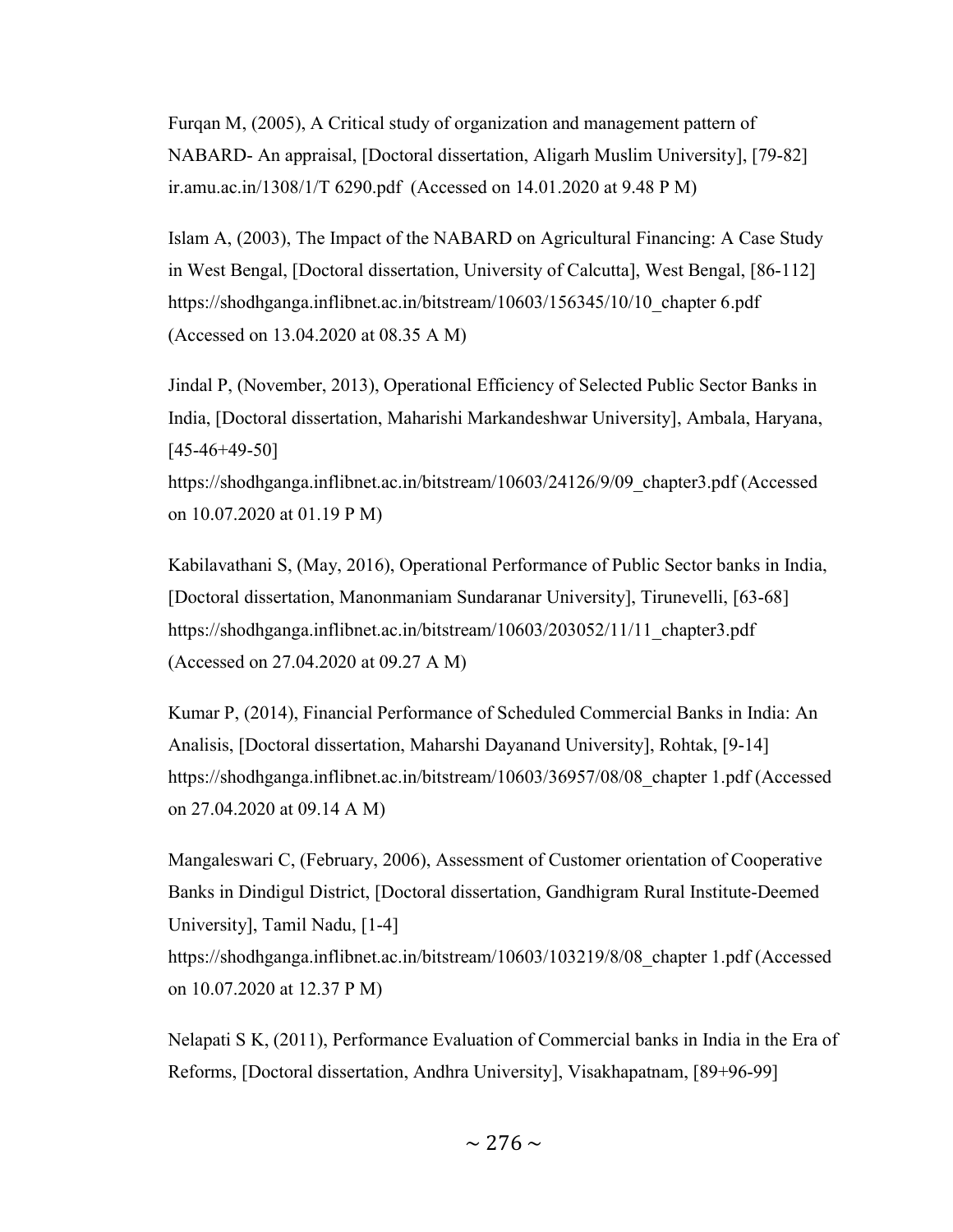https://shodhganga.inflibnet.ac.in/bitstream/10603/28771/8/08\_chapter 2.pdf (Accessed on 27.04.2020 at 08.50 A M)

Nelapati S K, (2011), Performance Evaluation of Commercial banks in India in the Era of Reforms, [Doctoral dissertation, Andhra University], Visakhapatnam, [169-269] https://shodhganga.inflibnet.ac.in/bitstream/10603/28771/10/10 chapter 4.pdf (Accessed on 27.04.2020 at 08.52 A M)

Pinamkar N V, (February, 2018), A Study of Performance Evaluation of NABARD with Special Reference to Refinancing Operations, [Doctoral dissertation, Swami Ramanand Teerth Marathwarda University], Nanded, [88-89] https://shodhganga.inflibnet.ac.in/bitstream/10603/226727/12/12\_chapter3.pdf (Accessed on 05.04.2020 at 09.51 am)

Pinamkar N V, (February, 2018), A study of performance evaluation of NABARD with special reference to refinancing operations, [Doctoral dissertation, Swami Ramanand Teerth Marathwada University], Nanded, [119, 127] http://hdl.handle.net/10603/226727 (Accessed on 27.01.2020 at 01.25 P M)

Samanta T K, (2013), A Study of Agricultural Finance in West Bengal: The Role of Cooperative Institutions, [Doctoral dissertation, University of Kalyani], [2-6] https://shodhganga.inflibnet.ac.in/bitstream/10603/210316/10/10\_chapter 1.pdf (Accessed on 13.04.2020 at 07.08 A M)

Vaikunthe L D, (May, 1991), Cooperation and Rural Development: A Study of the Central Coperative Bank in Financing of Agricultural Development as a part of Rural Development, [Doctoral dissertation, Karnatak University], Dharwad, [36-38] https://shodhganga.inflibnet.ac.in/bitstream/10603/95908/8/08\_chapter 2.pdf (Accessed on 13.04.2020 at 06.20 A M)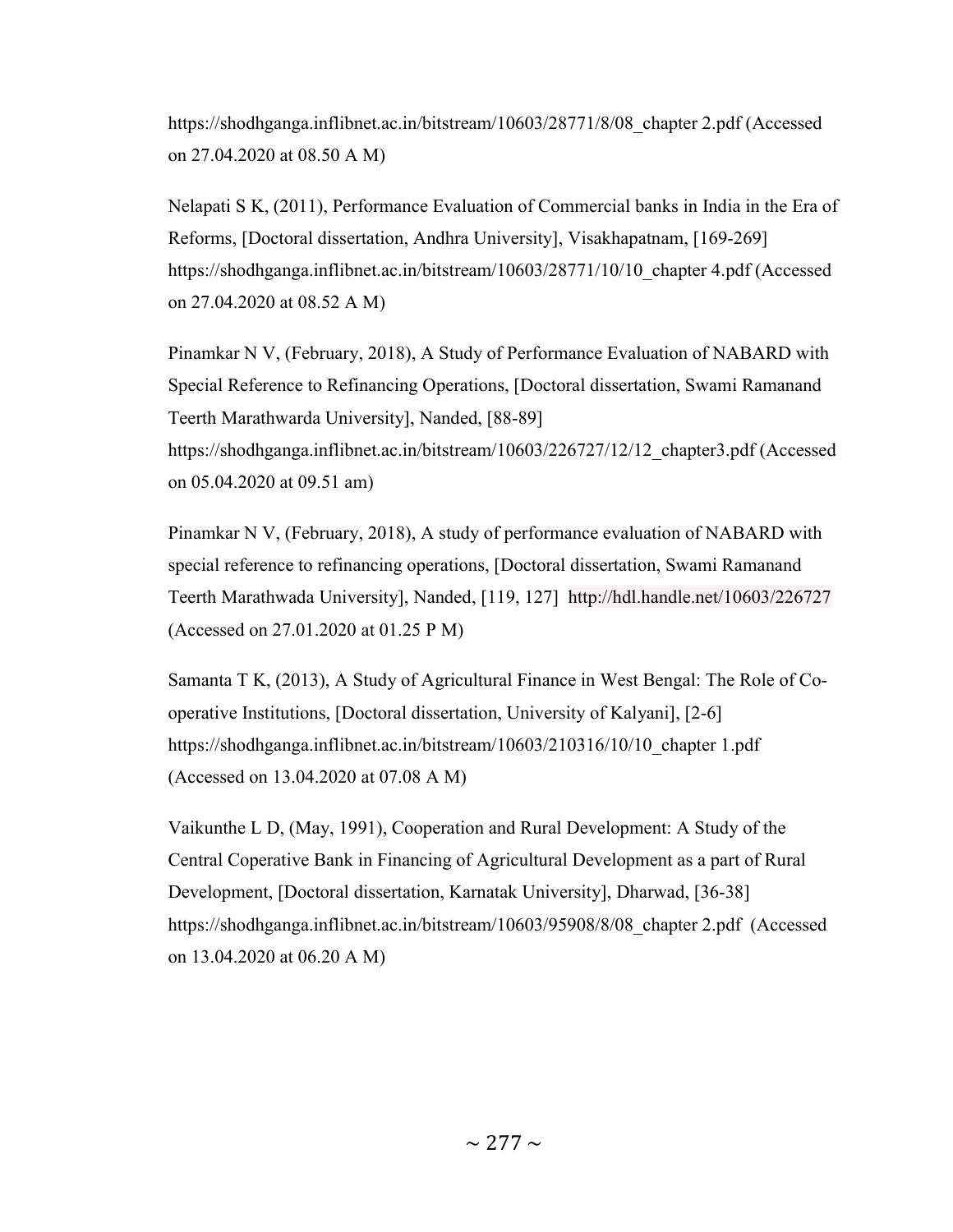## LEGAL SOURCES

Banking Regulation Act, 1949, Government of India, [10-11+15-17] https://rbidocs.rbi.org.in/rdocs/Publications/PDFs/BANKI15122014.PDF (Accessed on 26.04.2020 at 11.49 A M)

National Bank for Agricultural and Rural Development Act, 1981, [1+4-5+13] https://www.nabard.org/auth/writereaddata/tender/0307180838Nabard Act 1981.pdf (Accessed on 06.01.2020 at 1.47 P M)

Regional Rural Banks (amendment) Act, 1987, Government of India

Regional Rural Banks Act, 1976, Government of India, https://www.nabard.org/auth/writereaddata/tender/1409164242RRB\_Act1976.pdf (accessed 05.09.2019 at 07.15 am)

The Indian Companies Act, 1936, [95] www.indianlegislation.in/BA/BaActToc.aspx?actid=31387 (Accessed on 10.07.2020 at 12.05 P M)

### WEBSITES

http://en.m.wikipedia.org/wiki/Reserve\_Bank\_of\_India (Accessed on 11.07.2020 at 09.02 P M)

http://jalpaiguri.gov.in/html/disprof.html (Accessed on 20.05.2020 at 8.16 A M)

https://data.gov.in/keywards/net-state-domestic-product (Accessed on 11.05.2020 at 6.27 P M)

https://en.wikipedia.org/wiki/Banking\_in\_India (Accessed on 27.04.2020 at 08.35 A M)

https://en.wikipedia.org/wiki/Compound\_annual\_growth\_rate (Accessed on 09.07.2020 at 12.16 P M)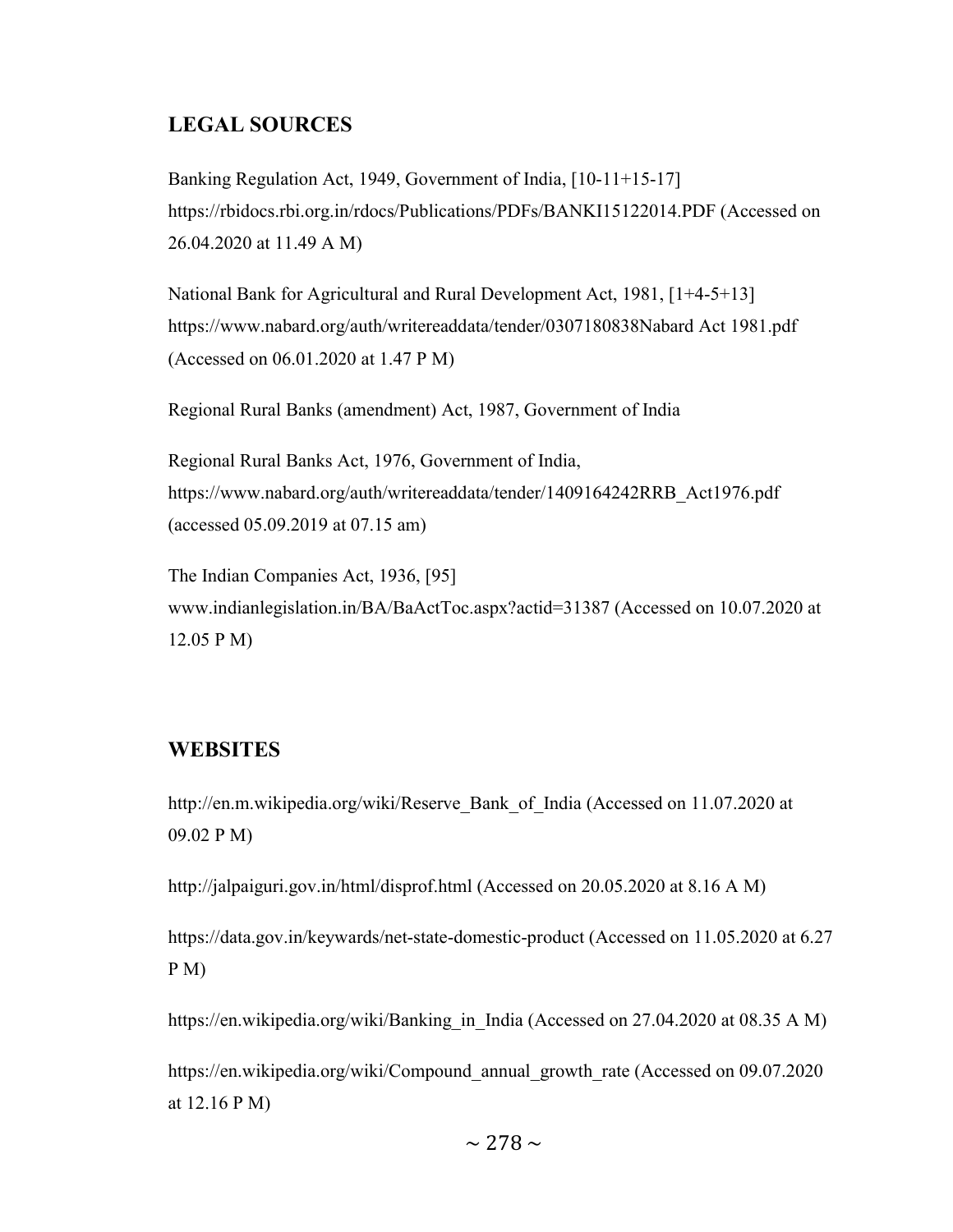https://financialservices.gov.in/list-rrbs-functioning-country (accessed 02.09.2019 at 08.30 a m)

https://rbidocs.rbi.org.in/rdocs/publications/pdfs/84656.pdf (accessed on 09.09.2019 at 01.00 p m)

https://rbidocs.rbi.org.in/rdocs/Publications/PDFs/BANKI15122014.PDF (accessed on 09.09.2019 at 09.20 a m)

https://www.investopedia.com/terms/a/aagr.asp (Accessed on 09.07.2020 at 11.41 A M)

India Brand Equity Foundation, (February, 2019), [4-36] https://www.ibef.org/download/west-bengal-feb-2019.pdf (Accessed on 12.05.2020 at 08.08 A M)

NABARD, (2019-2020), [1-3] https://www.nabard.org/auth/writereaddata/File/Annexure II.pdf (Accessed on 13.05.2020 at 06.47 P M)

Nayak G, (July 31, 2017), What are GVA and GDP in growth calculation?, Economic Times. https://m.economictimes.com/markets/stocks/news/the-debate-over-the-use-ofgva-and-gdp/articleshow/58905721.cms (Accessed on 24.03.2020 at 09.44 P M)

Reserve Bank of India, (October 1, 2019), List of Scheduled Commercial Banks (SCBs), https://rbidocs.rbi.org.in/rdocs/Content/PDFs/LSCBSC925ABF8A7E04824BA04596DF 5C44006.PDF (Accessed on 29.04.2020 at 09.11 A M)

SLBC West Bengal, (April 01, 2020), www.slbcbengal.com/StateEconomy.asp (Accessed on 04.05.2020 at 06.15 P M)

SLBC West Bengal, (March, 2019),  $145<sup>th</sup>$  SLBC Meeting for Quarterly Review, [15+17] www.slbcbengal.com/pdf/145th\_SLBC\_Executive\_Summary.pdf (Accessed on 12.05.2020 at 06.10 A M)

SLBC West Bengal, (September, 2019), www.slbcbengal.com/StateProfile Sep 2019.asp (Accessed on 04.05.2020 at 5.59 P M)